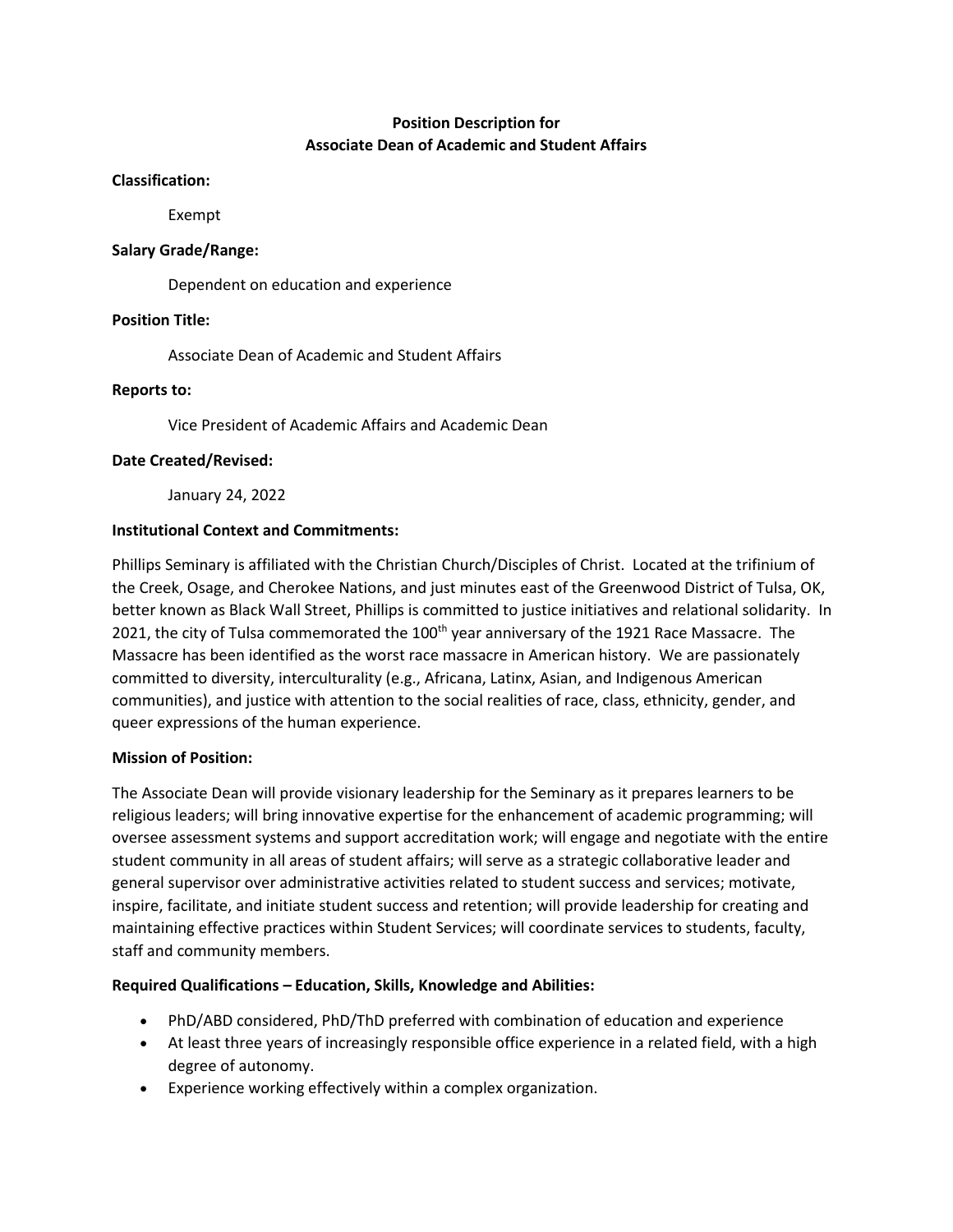- Exceptional organizational skills and ability to respond appropriately to pressure, deadlines and frequent changes in priorities and schedules.
- Excellent technology skills and fluency in computer applications. MS Office required.
- Excellent written communication and interpersonal skills.
- Ability to work independently and collaboratively as a member of a team with tact and diplomacy.
- Engage in recruiting efforts and retention practices
- Excellent judgement in working with confidential information.
- Commitment to diversity, inclusion, and cultural awareness through actions, interactions, and communications with others.

## **Preferred Qualifications:**

*Preferred, but not required:* Experience with Canvas, Google docs/forms

#### **Experience**:

Significant academic leadership experience is required with a demonstrated history of successful innovative and creative leadership initiatives. A record of excellent teaching experience is preferred. An understanding of educational best practices and current educational policies, issues and challenges are necessary. Successful experience motivating, mentoring, counseling, coaching, evaluating, developing, and disciplining staff as appropriate with sound supportive leadership and supervisory skills. Must be detail-oriented, well-organized, and able to deal effectively with staff and students. Demonstrated ability as a flexible planner with a sense of humor, integrity, and creative problem solver. Demonstrated excellent interpersonal communication and presentation skills, both written and oral, which transcend diverse audiences.

#### **Essential Function:**

- 1. Provide general oversight and supervision for staff in Student Affairs. Attend to select student issues involving Academic Affairs which may include academic policy enforcement and advising, special programs and services, career services, student support services, student life, Admissions, student orientation, Financial Aid, counseling services, and Student Success. Lead student services initiatives including strategic enrollment planning and retention.
- 2. Plan, implement, and administer goals and objectives and develops policies, procedures and interventions that promote student success practices.
- 3. Provide planning and operations assistance to executive management through active participation and leadership on task forces, committees, and councils.
- 4. Develop and presents reports and recommendations for a variety of programs and integrates the functions of the division in a manner that is responsive to student needs, the campus, and the community.
- 5. Work collaboratively with instructional faculty and academic support programs to facilitate and enhance student success programming.
- 6. Represent Phillips at community functions.